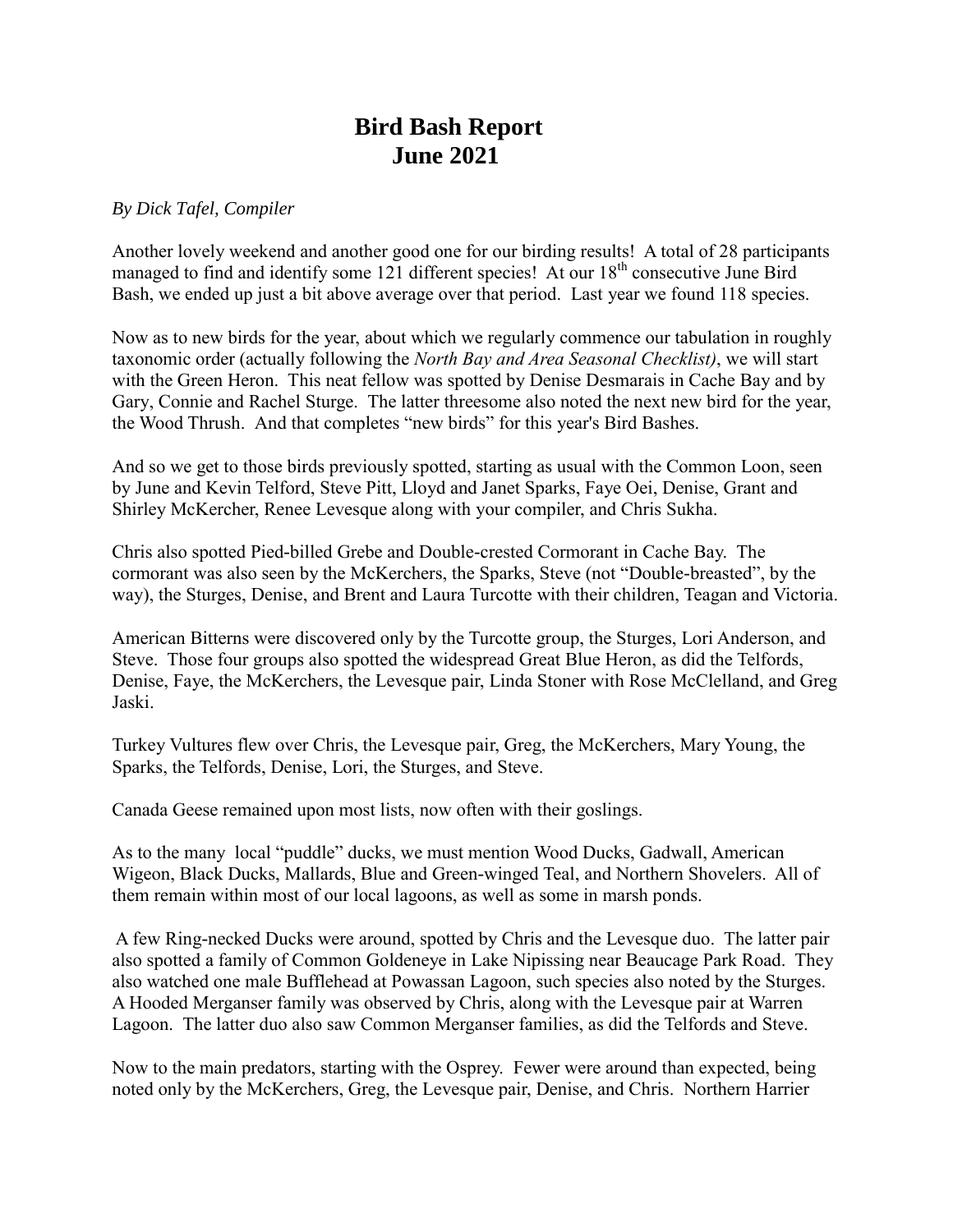were watched by the Sturges, Chris, the Levesque duo, and Lori. Broad-winged Hawks were on the lists of Mary, the Sparks, Lori, Greg, the Levesque duo, Chris and the Sturges. The latter three groups also spotted Bald Eagles, as did the McKerchers and the Telfords. Both American Kestrel and Merlin were noted by the Levesque duo, with the Kestrel noted by Chris, Denise, the Sturges, the Sparks, and Lori, and the Merlin noted by John Levesque.

Ruffed Grouse were on the lists only of Denise, the Sturges, and the Turcottes. Wild Turkeys were located solely by Lori.

The marsh-hiding Virgina Rail was discovered only by the Sturges, who also noted Sandhill Cranes, as did Lori, the Turcottes, the Levesque duo, Sue Gratton, and the Stoner pair.

There still were some shorebirds in the area. Semipalmated Plovers were spotted at Warren Lagoon by the Levesque duo and Chris. They also saw Killdeer, as did the Turcottes and the Sturges. Spotted Sandpipers were noted by the Sturges, Greg, the Levesque duo and Chris, who was the only one to identify the Semipalmated Sandpiper.

American Woodcock were noted only by Renee, the Sparks, and the Sturges.

Ring-billed and Herring Gulls were very common, but Black Terns were discovered only by Chris at Cache Bay, while diving Caspian Terns were seen there only by him and the Levesque pair. No Common Terns have been identified yet at any Bird Bash this year.

Rock Pigeons were ubiquitous, while Mourning Doves continued widely about, but in much lesser numbers.

The Black-billed Cuckoo was recognized again by Mary and also by the Turcottes.

No owls were noted.

Chimney Swifts were discovered by the McKerchers, Brent, and Chris.

The amazing Ruby-throated Hummingbirds made a very wide presence – just about everywhere within the district - and not just at feeders!

The always active Belted Kingfisher was spotted by Chris, Steve, Denise, the Levesque duo, and the Stoner pair.

Among the woodpeckers, Yellow-bellied Sapsuckers were reasonably common, being noted by the Stoner pair, the Turcottes, the Levesque duo, the Sturges, Denise, the Sparks, Steve, Sue, and Chris. Northern Flickers seemed to be the most common. Downys were spotted only by Steve and Chris, who also had the Hairy, a woodpecker also upon the Turcotte list. It seems our common wintertime woodpeckers are out in the nesting woods, with few feeders to tempt them inwardly. Pileateds were a bit more noticeable, being seen by the Sturges, Denise, John and Faye.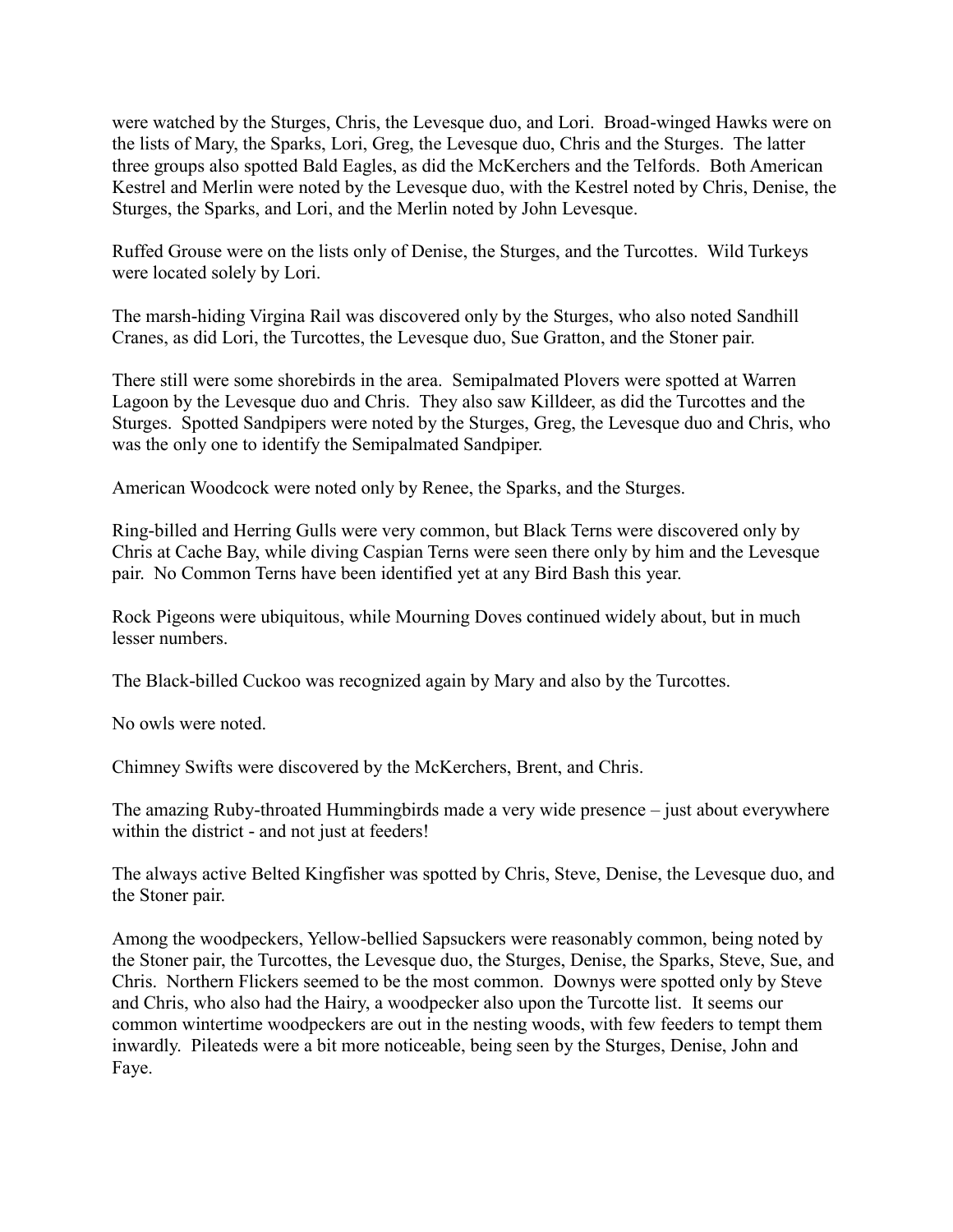The flycatchers were quite widely noted, except for the Olive-sided. The Eastern Wood Pewee was observed only by the Levesque pair and Chris, both of whom also saw Alders, as did the Sturges, the Turcottes, and Mary; the Least was identified by the Levesque pair, Mary, and Chris, who also saw the Eastern Phoebe, Great Crested Flycatcher and Eastern Kingbird; the latter two birds were also noted by the Levesque pair; the Phoebe and Great Crested were spotted by the McKerchers, the Telfords, and Mary; the Eastern Phoebe and the Kingbird were located by Denise and the Sturges; the Phoebe was seen by Steve and the Sparks; and finally the Great Crested was seen by the Turcottes and Greg.

Red-eyed Vireos seemed to be everywhere and noted by many. The Warbling was noted by the Levesque duo, Chris, Mary, the Turcottes, Greg, and the McKerchers. The Philadelphia was identified by the Levesque duo and by the Sturges, who also had the Blue-headed on their list.

The Canada Jay (formerly called Gray Jay) was briefly spotted by Renee on the back part of the Riding Stable Road (off Hwy 17 West). It has not been easy to spot around here this year, though it has been upon our Bird Bash list for all but one month. Blue Jays remained quite common, though they are more within the bush now rather than at foodless local feeders.

American Crows remained very common. Common Ravens were not quite as commonplace, but outside the housed municipalities they were sometimes more regular than crows.

Now to swallows: Tree Swallows remained the most common. Chris was the only one to identify the Rough-winged. He also saw both Barn and Bank, as did the Sturges and the Levesque duo. Steve also saw the Barn, as did Lori, who was the only one to identify the Cliff, a swallow which is nesting right at Lori's home east of Powassan.

Black-capped Chickadees were around, though not quite as common as when feeders were more needed and operating.

The Red-breasted Nuthatch was noted by Chris, Steve, Renee, the Telfords, John, Faye, and the Turcottes. But the White-breasted was only upon the list of Denise.

The House Wren was noted solely by the Levesque pair at Vic Rizzo's home. They also noted the Winter Wren, as did the Sturges, the Turcottes, and the Telfords.

Both kinglets were recognized by the Sturges, with only the Ruby-crowned being spotted by Chris and by the Turcottes.

As to thrushes previously seen, the Eastern Bluebird was present for the third consecutive month and enjoyed only by the Stoner pair. Veerys and American Robins were very widely dispersed, but the Hermit was recognized only by the Sturges.

The Gray Catbird was noted by Chris, Denise, Mary, Chris, the Sturges, and the Levesque pair, the latter four groups also finding the Brown Thrasher, along with the Sparks, Steve, and the Turcottes.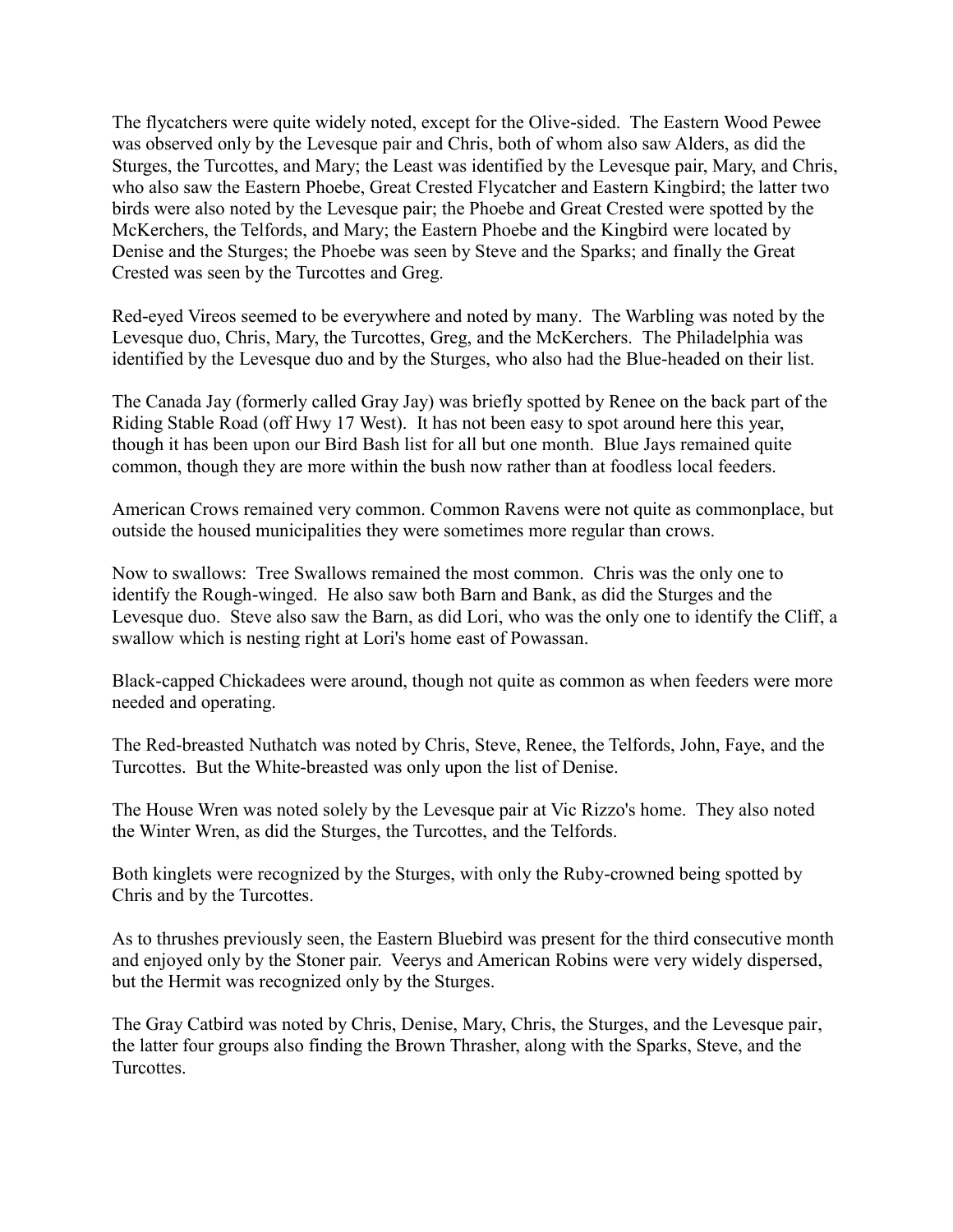The European Starling was another one of those "ubiquitous" species, spotted all over.

Cedar Waxwings seemed mostly to be in pairs, and were spotted by the Turcottes, Chris, Mary, Denise, Lori, Steve, the Levesque duo, Greg, and the Sturges.

We have now reached the wonderful wood warblers. Seventeen species were identified among 26 potentially possible in our area. Very strange as it might be, the one warbler most of us would ascribe as the most numerous within our area, the Yellow-rumped, was noticed by only four groups – the Sturges, Denise, Chris and Greg. The especially beautiful Northern Paula was identified only by the Telfords, while the striking Black-throated Blue was spotted only by the Sturges. The magnificent Blackburnian was found by the Levesque duo, the Telfords, the Turcottes, and Denise. The American Redstart seemed to be the most commonly discovered – by Chris, Steve, the Levesque pair, the Sparks, Greg, the Telfords, the Sturges, Denise, the McKerchers, and Mary. The noisy Ovenbird was close behind, being noted by the Telfords, the Sturges, the Levesque pair, Chris, Mary, the McKerchers, Denise, Peter and Pam Handley, and the Turcottes. One wonders whether anyone actually saw that latter mid-forest warbler whose voice is so decipherable at *teacher, teacher, teacher.*

As to other unique warbler species, the Turcottes and Mary were the only ones to find the neatly named Canada. The Mourning was enjoyed only by Chris, Mary, John, and the Levesque duo. The Pine was on the list only of Greg, the Sturges, the Levesque pair, and Chris. The oddly one out, with little distinguishing colours, the Northern Waterthrush, was recognized only by the Levesque pair and the Turcottes.

A common specie and easy to recognize both by its shredded wheat call and simple visage is the Yellow Warbler. It was spotted by the Turcottes, Mary, the McKerchers, Chris, Steve, Greg, the Levesque duo, the Sturges, and the Telfords. The Common Yellowthroat (also common to find) was found by the Turcottes, Mary, the McKerchers, Chris, Greg, John, the Levesque pair, the Telfords, and the Sturges. Finally, another common warbler specie, and easy to identify was the Chestnut-sided. It was enjoyed by the Levesque pair, the Sturges, John, Greg, the McKerchers, Chris, Denise, Mary, the Handleys, and the Turcottes.

Finally - just a few more – there was the Black and White found by Mary, the Turcottes, Chris, the Sturges, and the Levesque pair; the Magnolia on the lists of the Sturges, the Levesque pair, Denise, and Chris; the Nashville noted by Mary, the Turcottes, and Chris; and finally the Blackthroated Green identified by the Turcottes, the Sturges and the Telfords.

That was quite a wonderful listing of unique boreal forest birds not found on other continents, except in the winter.

The next bird on our list is the luscious Scarlet Tanager. It was located only by the Sparks.

Now as to sparrows: The Chipping, Song and White-throats were spotted by many, but the Savannah was identified only by the Levesque pair, Chris, Denise, the Sturges, and Lori; the Swamp by the Sturges, Chris, the Turcottes, Mary, Denise, Greg and the Levesque pair; and a White-crowned, still around, by Steve.